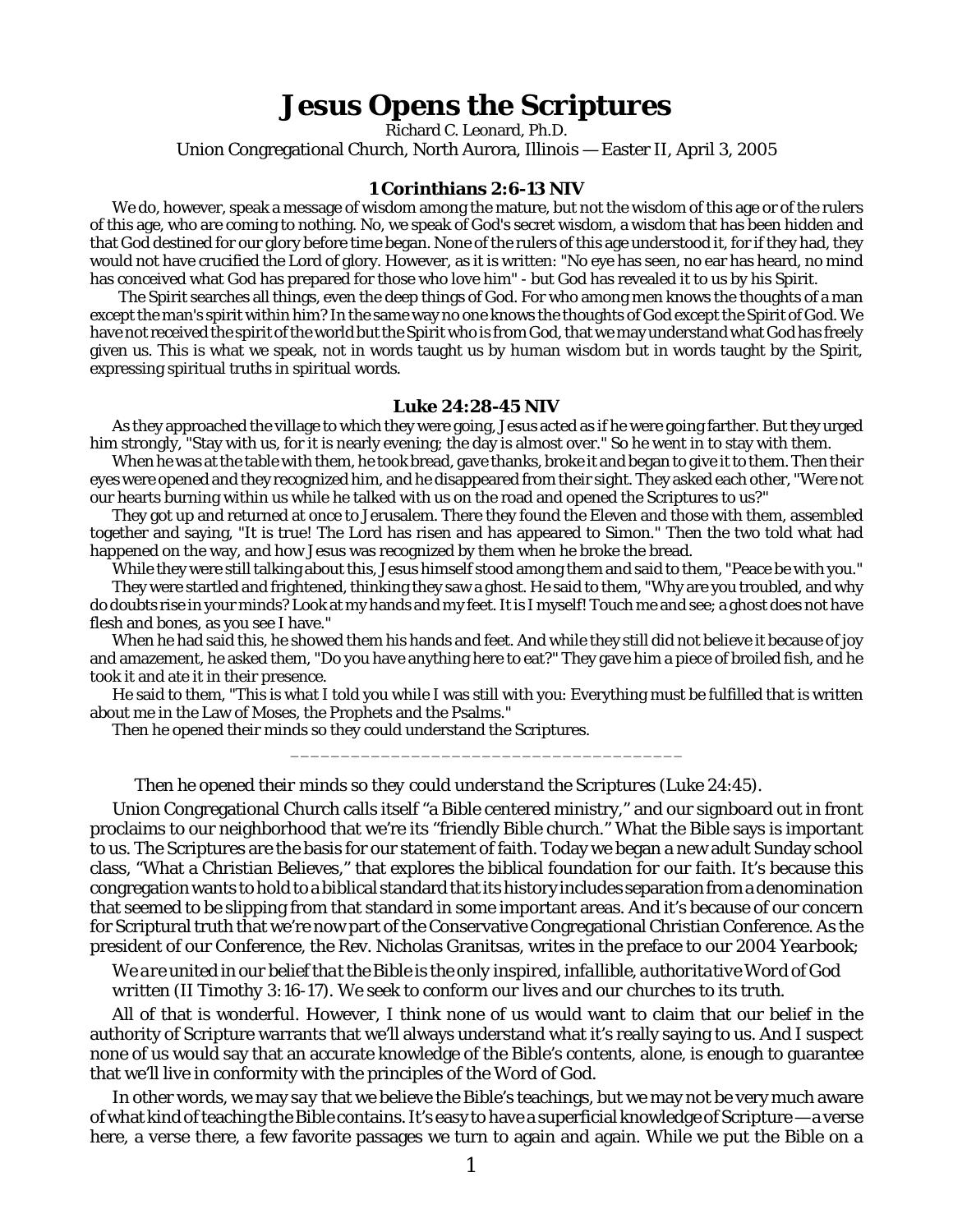pedestal, we may have only the vaguest notion of what John Wesley called "the whole scope and tenor of Scripture," the overarching themes that unite all parts of the Bible and give it its continuity as a revelation of the mind of God.

And, even if we do have a good academic knowledge of the Bible's contents, that doesn't mean we always take it seriously as our guide for life and conduct and our window into truth. If we're really honest about it, we might discover that other sources trump the Scriptures as the authority that controls our thoughts and actions. Perhaps it's what the media are telling us, whether overtly or by a subtle manipulation of our perspective on the world. Perhaps we're governed by our feelings or emotions, which lead us in a direction that's inconsistent with God's Word. Perhaps we've grown up with, or fallen into, a certain system of interpreting the Bible that tries to cross all the t's and dot all the i's and keeps us from hearing what the Bible itself has to say. Perhaps traditional beliefs about the Christian faith blind us to the plain word of the biblical text. I once heard a good Christian woman say, "I don't care what the Bible says, that's what I've always believed." Obviously, she didn't hear what she was saying, but she was unconsciously voicing an attitude that's all too common.

But a better knowledge of the Bible doesn't automatically make it our source of authority for understanding what's really true about life, and how we need to live that life. I can only give myself as an example. I grew up in a liberal denominational environment, where we looked down upon "fundamentalists" as ignorant antiquarians who were bound to die out. The Bible wasn't our source of truth. Modern science and rational thought were the arbiters of what was "really real." In that environment, of course, I wasn't a believer. I had no personal faith in Christ, and perhaps not even any real belief in God. I entered the ministry, but not because of a "call" — after all, I didn't know there was anybody there to call me! I studied for the ministry, and for college teaching of religion, because my Dad was a minister and college professor and I was too insecure to risk trying some other profession I hadn't seen modeled for me. For some odd reason — and now I see it as divine Providence — I decided to take a Ph.D. in biblical studies, and wrote a 316-page dissertation in the field of Old Testament theology, full of Hebrew and Greek quotes and citing scores of scholarly works. So I thought I had a pretty good understanding of the Bible's contents.

But none of that brought me to a knowledge of the Lord, or made me a better person. I persisted in my dysfunctional relationship patterns. I was defensive and self-justifying, virtually without any Christian graces. I had fights with parishioners and churches, was fired from teaching positions, and went through a divorce. While, in a sense, I had an *understanding* of the Scriptures, I wasn't *standing under* the Scriptures. I wasn't in submission to them. The Bible wasn't really an open book for me, because it wasn't touching my life in a significant way — a way that could make a difference in my relationships with others and my view of myself. Something, or Someone, was missing from the picture.

And, of course, that Someone was Jesus. When, at a certain point, I came to the end of myself and committed my life to Christ — that was thirty years ago — at that point the Bible began to be more than a piece of ancient religious literature, or even a treasure-trove of theological proof texts. It began to become a guide to how I ought to understand my world, how I ought to live, how I ought to relate to other people. A process was set in motion that's still going on with me. And it began when I met Jesus, and "he opened my mind so I could understand the Scriptures."

You see, the Bible itself has no power to instruct and influence us until we meet the Word behind the words. Thousands of college and university students take classes in the Old or New Testament, and it doesn't change them. I taught such classes myself in my pre-Christian days, and they changed neither me nor my students — because Jesus wasn't in this, nor was his Holy Spirit. The Apostle Paul reminds us, in the Epistle that was read this morning, that what we truly know about where God wants to take us doesn't come from sight or hearing, or academic study, or reasoning about it. "'No eye has seen, no ear has heard, no mind has conceived what God has prepared for those who love him' — but God has revealed it to us by his Spirit" (1 Corinthians 2:9-10). The Spirit of the risen Lord, the life of God in our souls, is what reveals the truth of God's Word. Through study and scholarship we may *understand* the Bible and have accurate knowledge of what it says. But only when we're touched by the Spirit of Christ do we begin to *stand under* the Word, so that it comes to shape our perspective on the universe and our outlook on life.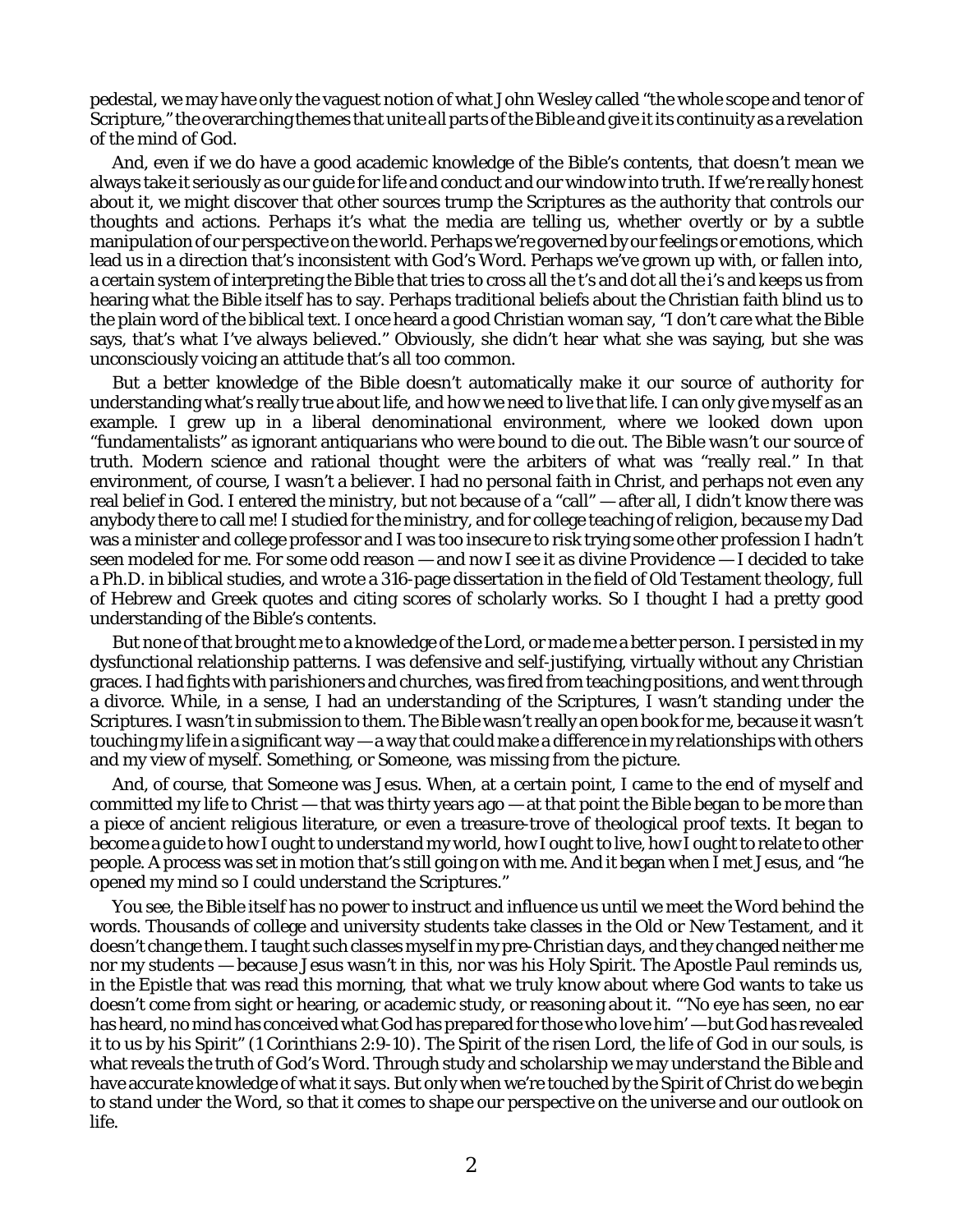So it was that, though I could teach courses on the Bible and write scholarly, heavily footnoted papers on the Bible, I had to meet Jesus before the Scriptures really opened up to me. Jesus' disciples had a similar experience. They knew their Scriptures — the Hebrew Old Testament, the books of the Law, the Prophets, the Psalms and other Writings — because, as good Jews, they had heard them read from childhood. But they didn't see where God was leading them through the Scriptures. When Jesus died on the cross, they thought it was the end. Luke tells the story in chapter 24 of his Gospel. The women reported to the disciples that Jesus had risen from the dead, but they didn't believe them. That evening, two of them left Jerusalem, their hearts heavy with grief and disappointment, and went out toward the village of Emmaus. As they walked, a Stranger fell in with them, asking what they were talking about, perhaps why they seemed so downcast. "Haven't you heard about Jesus?" they asked. "He was a great prophet, and we thought he would be the one to bring our people back to the Lord. But the authorities condemned him to death and crucified him. Now some women claim they saw him alive again, but we think they don't know what they're talking about. We don't know what to make of it."

"Don't you believe the prophets?" asked the Stranger. "Don't you understand that the Messiah had to suffer and die, in order to be glorified?" And, says Luke, the Stranger began to show them a new way of looking at the Scriptures, explaining how they spoke of the Christ and his path of suffering — a truth that had been there all along, but which had been hidden from their understanding. The truth began to dawn then upon these dispirited disciples as the Stranger spoke to them — later on, they said, "Didn't our hearts burn while he explained the Scriptures to us?" — but they understood fully only when they shared their evening meal with him. Then, when the Stranger blessed the bread and gave it to them, they knew who he was — the risen Christ — and the true meaning of the Scriptures opened up for them. The *living Word*, the incarnate Word, made the *words of the text* live for them. They had known the Bible as history from the past. But when "he opened their minds so they could understand the Scriptures," the Bible's story became a story not for yesterday but for today.

Will the Bible remain for us a book of yesterday, or will it become a book of today? Will it be what it has become in so many churches — a museum piece, an antiquarian document, a historical treasure, a lovely decoration sitting in the center of our altar? Will it be only a dead text, cited in footnotes bolstering humanly designed statements of faith and doctrine? Will it be an arsenal supplying ammunition for theological warfare between opposing camps of Christian theologians? Or will it live in the life of Christ's church, and in your life and mine, as it shapes our perspective on the world and makes our *todays* what they are?

And will we continue to see in Scripture the same things we've always seen, the issues over which yesterday's battles were fought? Or will truths open up for today, truths that have always been there, but to which our eyes and hearts have been closed for so long? Let me give you three examples of this.

First, we all know that salvation comes through our personal relationship with Jesus Christ. But there's *another dimension* to salvation that's written large on the pages of the New Testament, one we don't talk about much. Nobody is a Christian by himself in the New Testament. It's never a "me and God" thing. It's always a "one another" thing, it's always being part of something *more than myself* — a community of faith and concern. "Bear one another's burdens," writes the apostle Paul, "and so fulfill the law of Christ" (Galatians 6:2). And John writes, "We know that we have passed out of death into life, because we love the brethren" (1 John 3:14). Statements like these open up to us another aspect of salvation. They show us how important *the church* is in God's plan for us. They show us how important it is to be part of the family of God, the people he has called to himself. They show us the *covenant* we make with one another and with the Lord, who declares, "I will be their God, and they will be my people" (Jeremiah 31:33). When the Scriptures open up to us, we see this dimension of salvation we might have missed. Our personal relationship with Christ is strengthened through the encouragement and support of our family of believers.

Second, a new understanding of the meaning of the cross might open up to us. We've all learned that on the cross Jesus paid the price to ransom us, and satisfied the wrath of a God who must condemn us for our sin. But when the Scriptures are opened to us, we see another dimension to the cross. In Colossians 2:13-15, Paul writes, "When you were dead in your sins and in the uncircumcision of your sinful nature, God made you alive with Christ. He forgave us all our sins, having canceled the written code, with its regulations, that was against us and that stood opposed to us; he took it away, nailing it to